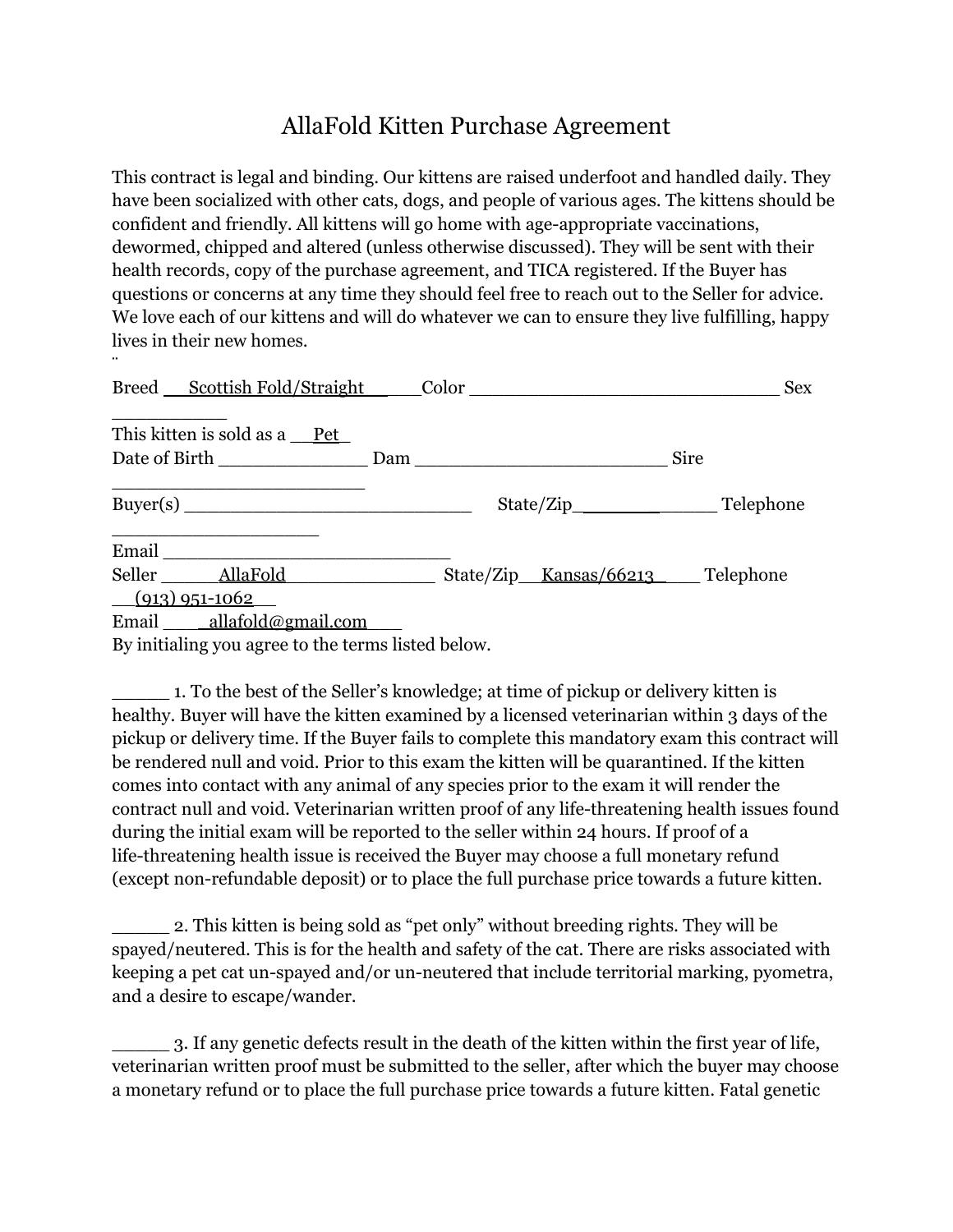defects include and are limited to feline leukemia, genetic conditions of the heart, eye, liver, and/or kidney. This guarantee does not apply towards any outside causes of death such as mistreatment, failure to administer vet care, loss of kitten, etc.

\_\_\_\_\_ 4. Buyer will provide kitten with a safe and loving home environment. This includes adequate human attention, toys, exercise, food and water at all times, and continued vet care for the kitten's full lifetime.

\_\_\_\_\_ 5. Except for the 1-year rabies vaccination the seller doesn't recommend yearly vaccines. Administering the feline leukemia vaccine will void the health guarantee. Recent research has shown that the feline leukemia vaccine is ineffective and may cause a cat who receives it to contract the disease. Studies also show that vaccination sites may develop tumors at said injection sites.

\_\_\_\_\_ 6. If the kitten is found to be neglected or mistreated at any point in time, the Seller reserves the full right to repossess the kitten without refund or replacement. If the Buyer can no longer keep the kitten they will contact the Seller prior to rehoming, for approval by Seller. The Seller will always be willing to take the kitten back into their care, without refund, if the Buyer decides to surrender the kitten by choice. The kitten will never be given or sold to an animal shelter, pet store, cat wholesaler, research facility or donated while living for any purpose.

\_\_\_\_\_ 7. The kitten will never be allowed to roam freely outdoors. If the kitten is outdoors it is only while accompanied by human supervision and on a lead/harness or in an enclosed safe cat habitat. Kitten will never be caged unless required for safety, during transportation, at a boarding facility, or due to veterinarian advice.

\_\_\_\_\_ 8. Declawing will void the health guarantee. As the Buyer it is your choice to make an educated decision on declawing. It is the Buyer's responsibility to acknowledge possible health and behavioral issues that declawing can cause. Please look into detailed information about the surgery process to choose this option. The Seller does recommend against declawing. "Soft Paws" nail caps and/or designated scratching posts are much preferred methods for the kitten to fulfill this natural drive.

\_\_\_\_\_ 9. The Buyer's initials next to each point in this contract as well as the signature below signifies that they have read and agree to all terms stated within this contract. The purchase amount is non-refundable and non-transferrable except under the terms listed on this contract.

\_\_\_\_\_ 10. Kittens/Cats may be returned at any time for any reason to seller who will provide it a loving home. There should be no reason during this kittens/cats lifetime that it will be given over to a rescue group or shelter (non-refundable).